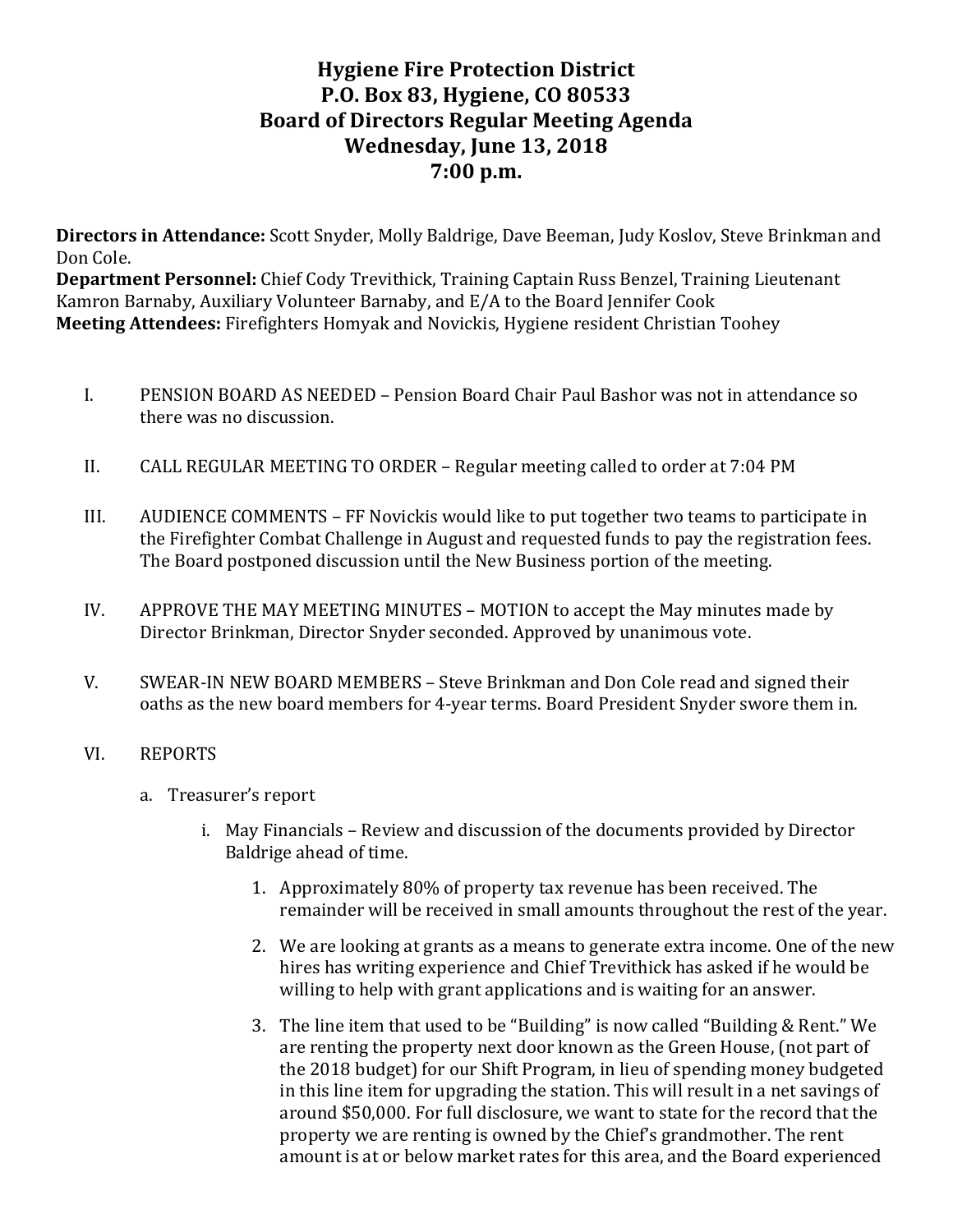absolutely no coercion or pressure to recommend this change of plan. It was clearly a good opportunity to house shift workers in better conditions, save money, and give some breathing room for longer range planning for buildings. 

- 4. The line item for Elections is high relative to its budgeted amount but the election is complete and there are not many significant expenses remaining so we should still come in under-budget.
- 5. Due to an entry oversight in our payroll system, Chief Trevithick has been under-paid for the last year and a half. The line item for payroll is slightly high for June, because the amount owed for 2018 was added to his June paycheck. The amount owed for 2017 will be applied to July's payroll.
- 6. Multiple people in different departments are responsible for approving bills to be paid. This is an important check and balance but occasionally it leads to late fees. Director Baldrige is working with Vicki Tiedeman and Chief Trevithick to establish a system to ensure that all payments are made on time.
- 7. We are still trying to get a handle on current and anticipated IT expenses, and which categories they will fall into. Now that we are actively working towards upgrading security for the in-house network, multiple technologies and companies will be used. We will be examining how they will be employed to ensure that there are no redundancies or holes when we transition to the new setup.
- ii. Review protection for District Funds
	- 1. FDIC insures funds up to \$250,000 in nearly every bank. Funds that are in banks that are certified as public depositories offer additional insurance from the state. Director Baldrige is going to confirm that our bank is certified as a public depository. The PDPA (Public Deposit Protection Act) also recommends designating an Official Custodian – "the person to whom the public unit has delegated the authority to control the money belonging to the public unit." The Custodian maintains the records and is therefore usually the treasurer. Director Baldrige will find out more about the requirements for the Official Custodian and make a report at the July meeting.
	- 2. The Board needs to start thinking about adopting an investment policy. The attorney sent a draft policy and Direct Baldrige will advise the Board on its contents and her recommendations by the August meeting.
- b. Secretary's report
	- i. Election Matters
		- 1. The election is complete and the two new Board members were sworn in at this meeting. Dave Beeman's term concluded when the new members were sworn in and he was thanked for all of his service on the Board for the last four years.
		- 2. The new Board needs to elect the Officers for the year and this item is on the agenda under New Business.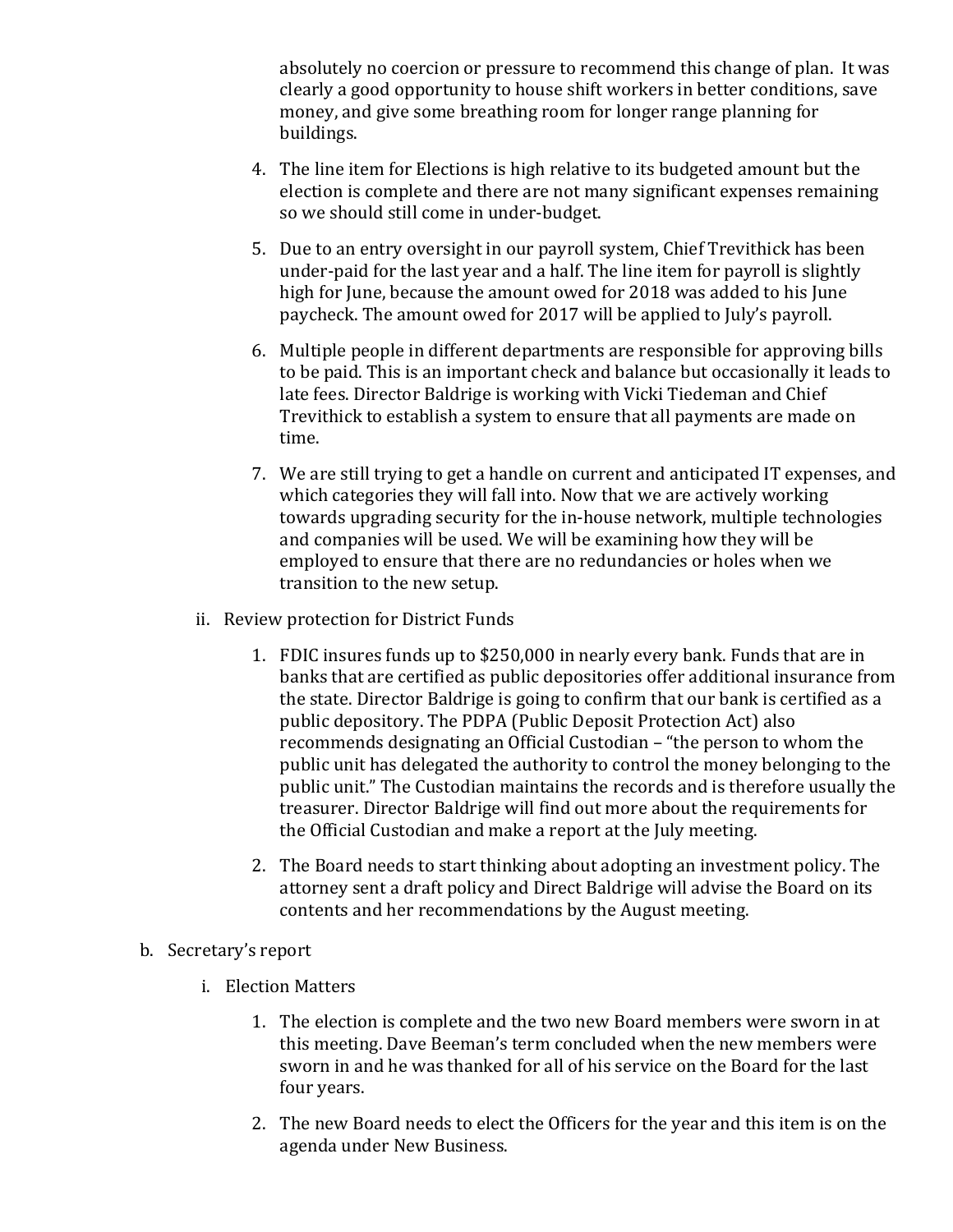- 3. Director Koslov will file copies of the new Board member oaths, updated surety bonds, and the Canvass Board's certification with the Division of Local Government.
- ii. Election Certification  $-$  The final step in the election process is certifying the vote. The three members of the Canvass Board met to certify the election results on May 21st.
- iii. Upcoming deadlines
	- 1. We need to start planning the Christmas party and steak dinner. This on the agenda under New Business.
	- 2. If we would like any new property to be included in the District, by tax-payer petition or Board resolution, we would need to file an order of inclusion in July. There are no petitions for inclusion so no further action is needed.
- iv. Archive & Retention Project, Backup system
	- 1. Auxiliary Volunteer Bob Barnaby is working on getting data security and backup systems in place for our online archives but it is not going to be a quick process.
	- 2. Former Executive Assistant to the Board, Maggie Personeus, set up Box.com when she first started the archiving project and she is the "owner" of all the folders. Each folder has a co-owner that is a current member of the Board so all folders are still accessible but no current person has access to all folders. Director Koslov has been communicating with Box.com and has learned that the only way to get back into Maggies account is by using her hygienefire.org email. Auxiliary Volunteer Barnaby will reinitiate Maggie's Hygiene Fire email account long enough to transfer ownership to Jen.
	- 3. Now that Dave is no longer a Board member, he will need to be removed from Box.com. Jen will transfer any files that Dave owned, remove him as an editor, and add Don Cole so that he can access the online files.

#### c. Chief's Report

- i. FD Performance Report
	- 1. In May there were 18 calls and almost 90% of them were for EMS services. YTD there have been 115 calls and  $\sim$ 70% were for rescue and emergency medical services.
	- 2. Response times for HFPD being the first unit on the scene for emergency calls averaged around 10 minutes. The longest time was15 minutes.
	- 3. AMR response times were good in May, averaging  $\sim$  20 minutes overall.
	- 4. There was a request to add a slide showing mutual-aid statistics to get a sense of what equipment might be still be needed on those calls.
	- 5. FF Homyak is trying to coordinate with GIS to see how we can geographically track where most of the calls come from. If we plan to eventually have our own ambulance, knowing which quadrant in the district is the most active will help us decide where it should be posted.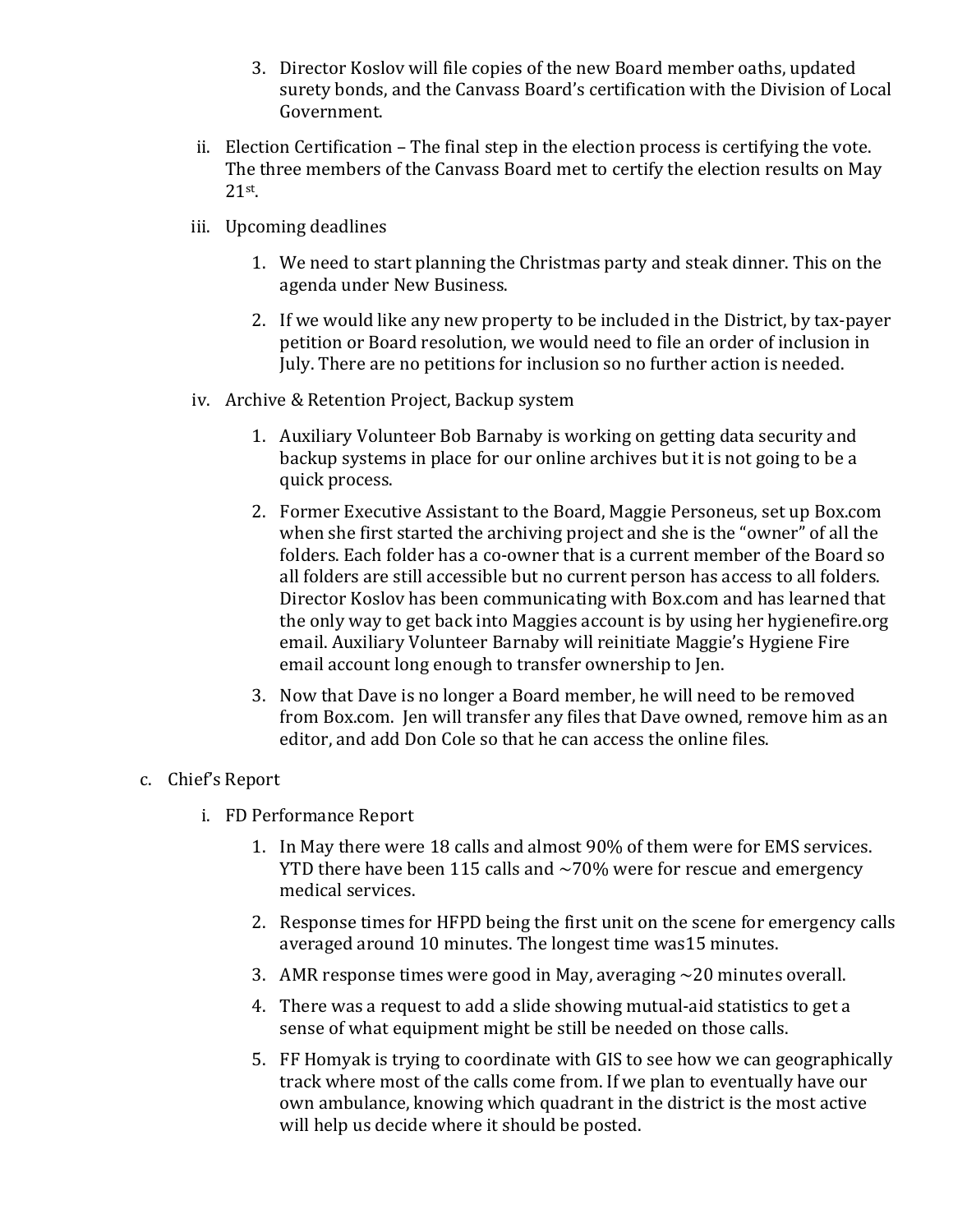- 6. FF Homyak added slides showing the number of incidents by day of the week and time. In May, Saturday was the worst, closely followed by Tuesday. YTD information shows the same, while the highest number of incidents occur during morning and afternoon rush hours.
- ii. DO Progress Two people have passed their DO certification test since the Mav Board meeting. Five others people still need to get certified and are planning to take the class in the next few months.
- iii. Wildland Deployment
	- 1. Training Lieutenant Barnaby has done a lot of work and made a lot of progress towards getting the District signed up. There is a lot of administrative work required in order to get into the Resource Ordering System (ROS), which is the list that the US Forest Service uses to track available resources across the nation when there is a need for expanded emergency services. The next step is to submit a letter of intent to Ft. Collins dispatch stating that the HFPD wants to be on the master list.
	- 2. There are six people who are willing to go on deployments. None are certified as an engine boss so we would need to pull one from one of the surrounding districts, although a couple of the FFs are close to getting this certification. Going on deployments gives the FFs access to extra training that cannot be offered within the District. Offering this type of training and activity has already generated additional interest from potential District volunteers.
	- 3. The remaining administrative hurdles mean that crew and apparatus deployments likely won't take place until some time next year. Single resource deployments could be possible this season. Chief Trevithick would need to sign up on a monthly basis and, if local conditions indicate that the District might need all available resources, he could temporarily withdraw from the program.
	- 4. The federal government does not compensate FFs or reimburse wildland deployment expenses for at least a few months. The District would therefore need to front the money needed to compensate the FFs and then wait for government reimbursement. Director Snyder asked Chief Trevithick to work with Training Lieutenant Barnaby to put together a proposal on payments, reimbursements, timelines and estimated expenses, to get a sense of what this would look like. The Board will evaluate the financial viability of the proposal and it could serve as the first rough draft for department policy on wildland deployments.
	- 5. Board note: Once the Department has a proposal outlining the deployment program for both personnel and vehicles – including how adequate coverage for the District will be ensured - the Board will consider it.
- iv. Vehicle Titles –All the paperwork is ready to go and just needs Chief Trevithick's signature. We can get the title and plates on 2831 and the plates for 2832 but we cannot get the title until the lease has been paid off.
- v. Bunk House Needs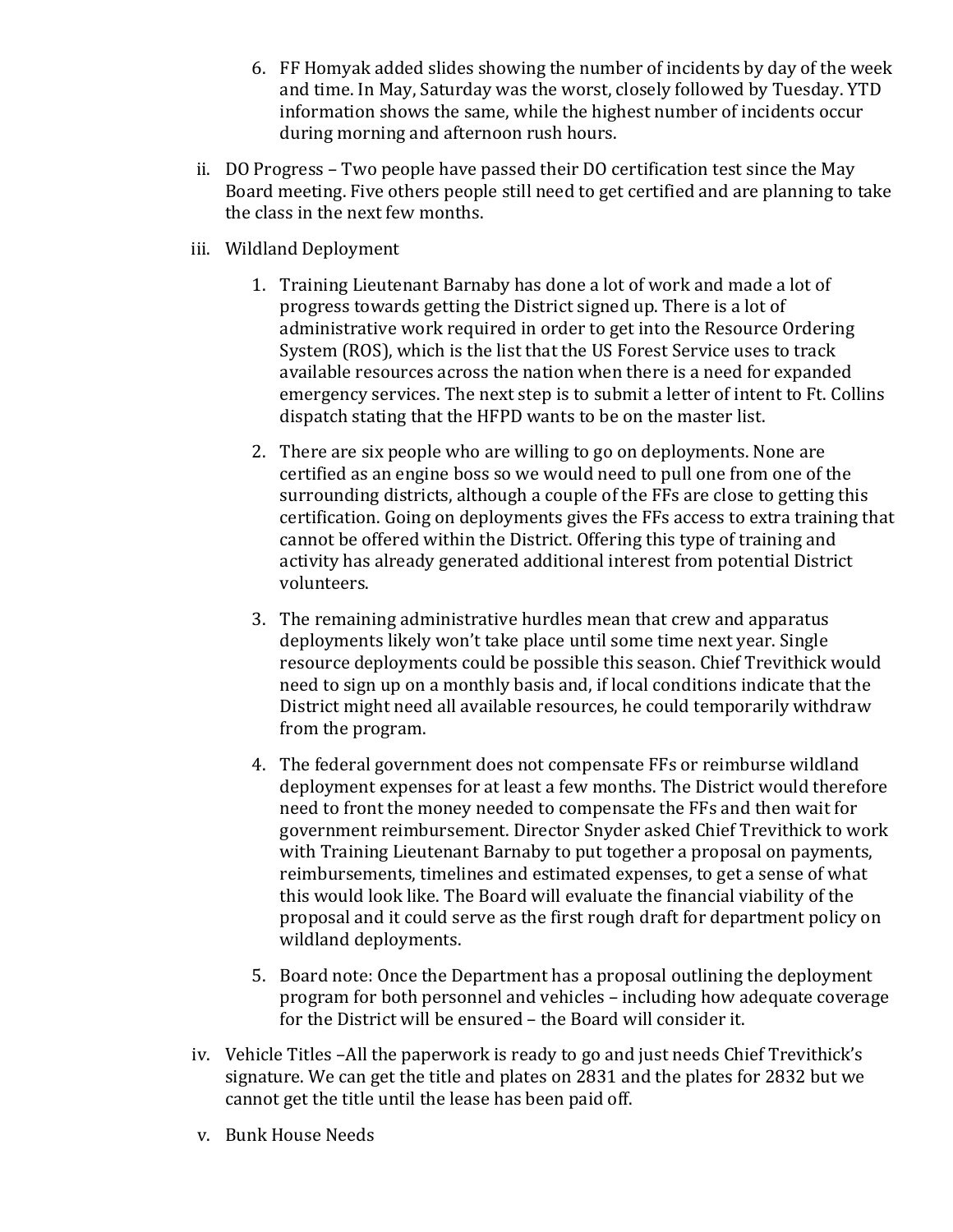- 1. Training Lieutenant Barnaby secured  $\sim $15,000$  worth of furniture from Woodley's. The Association is going to make them a plaque to thank them at one of their monthly meetings.
- 2. Remaining cost to furnish the bunkhouse is estimated between \$3,000-\$4,000. Large part of that cost is for a riding lawn mower to maintain the property but he is hoping to get one donated. Director Koslov offered to donate a self-propelled lawn mower but it might not be adequate for the size of the property. Training Lieutenant Barnaby noted that it's difficult to assess what the actual needs are; current needs will likely differ from future needs when the building is being remodeled and the FFs are at the bunkhouse fulltime.
- 3. The only way on-shift FFs are notified about a call is if they are monitoring IamResponding or by radio. Chief Trevithick would like to get a system of speakers that runs through all areas to ensure that calls are heard everywhere in the station and in the Green House. Director Synder requested that Chief Trevithick assemble a list of equipment and associated costs to install an alerting system throughout the complex and present it at the next Board meeting.
- 4. A Hygiene resident donated a washer and dryer to the Department and requested that the HFPD made a donation to the cemetery as payment. Director Brinkman made a motion to donate \$200 to the Hygiene cemetery in Donna Sadar's name in appreciation for donating the washer and dryer. No second but motion was approved by general consensus.
- 5. A MOTION was made by Director Brinkman to give Training Lieutenant Barnaby a \$1,500 budget to outfit the bunkhouse with furnishings and equipment. Director Snyder seconded and the motion was approved by unanimous vote. The budget is not to be used for property improvements. Further appropriations will be considered at the next meeting for items that are not covered by the budget. Chief Trevithick will work with Training Lieutenant Barnaby to put together a complete list of remaining items for the July meeting.
- vi. Current & anticipated IT Expenses
	- 1. Auxiliary Volunteer Barnaby is working on several things, including security backups and file sharing that will allow multiple users to simultaneously access Department files and information in a secure way. Firewalls and additional wireless access points will be supplied and endpoint security on all of the PCs and tablets. He is also planning to set up both on-site backups and cloud backups. He stressed the urgency of getting these security steps in place for the protection of the Department and all of its members. He will provide the Board with an outline of the infrastructure, security, backups, disaster recovery and business continuity that he plans to implement, as well as anticipated costs or donations.
	- 2. Auxiliary Volunteer Barnaby is getting \$4,000-\$5,000 worth of security hardware donated and requested that the corresponding savings be used to supplement the bunkhouse budget and ensure that the FFs have everything that they need.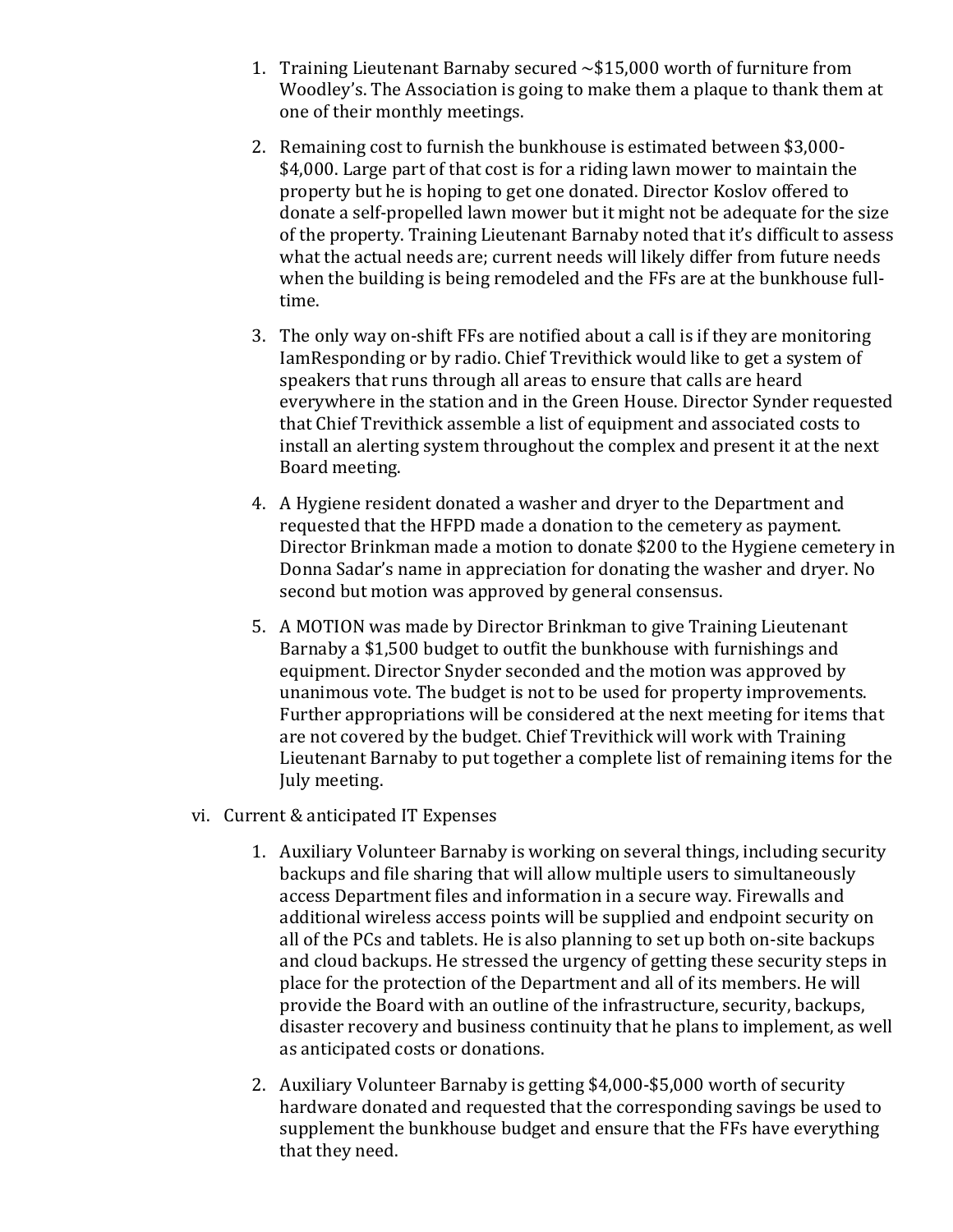- vii. County Ambulance Contract Mike Chard, Director of the Office of Emergency Management, informed us that the County is negotiating a contract with one of the bidders to provide ambulance service. Service levels are not expected to change significantly from what AMR was providing. We will know more at the July meeting.
- viii. Issues & Opportunities
	- 1. Training Lieutenant Barnaby offered to give the Board a chance to do some training and see what the FFs do on a day-to-day basis. He suggested setting a "Board Academy" on one day per month for the next few months and then see if the Board would like to continue. Director Baldrige will poll the other Board members and see who is interested and what day/time would work.
	- 2. Chief Trevithick reiterated that the Shift Staffing Program is still working well and there is a clear benefit to always having multiple people on-site to respond immediately to calls.

### VII. OLD BUSINESS

- a. Hygiene Sewer Director Koslov reported that there is not enough interest from the community. Too many of the residents have spent a lot of money installing their septic systems as required by Boulder County and aren't willing to spend even more money to get onto a sewer system. The HFPD will not be taking further action on this item.
- b. FF serving on BOD, SOP
	- i. Director Baldrige is fine with the changes that Director Snyder made to the SOP, although it is still in draft form and will need further review. Director Baldrige will clean it up and send the final draft out for review. She requested that each Board member send their comments to her and she will compile the responses and bring them to the next meeting.
	- ii. Three officers stated their strong opposition to having a volunteer FF serve simultaneously on the Board and wanted to have it on record. Some of the reasons given involve the conflict of interest in having a FF serving as his/her own boss. It muddies the chain of command and has the potential for confusion on calls. They expressed opposition to having anyone other than the Chief serve as the liaison between the FFs and the Board, particularly when it comes to discussions of disciplinary action of fellow FFs. Nor is it productive to have a Board member that has to recuse him/herself for all votes in which there is a conflict of interest, resulting in possible tie vote between the remaining four members.
		- 1. In response, Director Baldrige pointed out that, until recently, the Board has always had volunteers serving simultaneously as Board members; that we assume the ability to distinguish which hat is being worn; that we don't have the luxury of large pools of candidates for either the Department or the Board; and that the SOP will allow for dismissal of the Volunteer/Board member if there is any impropriety.
- c. Shift Staffing Program
	- i. Selection paid/Volunteer  $-22$  members would like to be part of the Shift Program, 13 members would like to be Volunteers and 1 member is still unknown.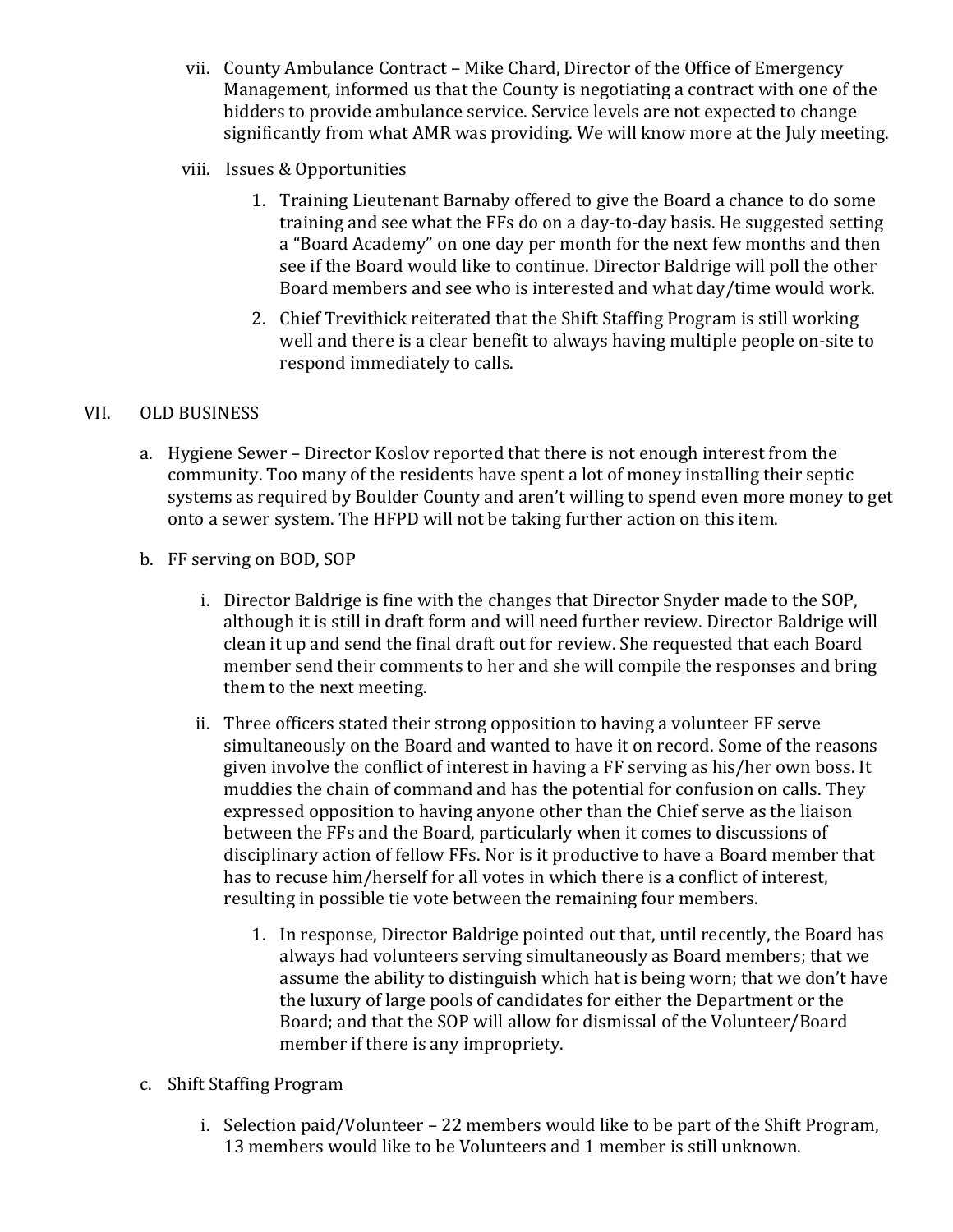- 1. Chief Trevithick will be a volunteer fire chief and a part-time administrative employee.
- i. Pension The FPPA confirmed that part-time employees can be set up in a non-FPPA pension plan but their definition of part-time is under 1600 hours per year. Most part-time employees are working more than 1600 hours per year, which means that they are full-time employees by FPPA standards. Director Snyder will try to find someone who specializes in FF pensions who can give advice on the best course of action.
- d. Board Bylaws Director Snyder created a draft of the bylaws and sent it to the rest of the Board members. Director Baldrige is going to combine the draft with elements of other Districts' bylaws, attorney suggestions, and Hygiene-specific goals. She will then send it to the other Board members for review by July  $1<sup>st</sup>$ , with the goal of being adopted at the July meeting.
- e. Roof Director Snyder reported that he emailed specs to 13 roofers. There was a walkthrough scheduled for today and five roofers showed up. Bids must be submitted to Adam Turner by July  $6<sup>th</sup>$  and they will be discussed at the July Board meeting.
- f. Association Bylaws/SOPs Status The next Association meeting will be the third reading of the bylaws and therefore can be voted on. Director Baldrige will ask Training Captain Benzel to send a copy of the bylaws to the Board.
- g. Strategic Plan: Mission, Values, Goals Director Baldrige will attempt to send a draft of the mission statement to the Board for review by July  $1<sup>st</sup>$ .
	- i. Director Snyder would like to set a public Board work session on a monthly basis. The Board agreed to meet on the Saturday preceding the regular Wednesday Board meeting. The first work session will take place on Saturday, July  $7<sup>th</sup>$  at the Green House. Director Koslov will notify the Division of Local Government about the additional meetings.
- h. Transport Options No discussion
- i.  $501c(3)$  status Director Baldrige would like to apply for non-profit status in order to facilitate and encourage donations to the District. The lawyers have advised that this be set up as a District organization, rather than a Department one. She will find out more about the costs and steps it would take to get the  $501c(3)$  designation.

#### VIII. NEW BUSINESS

- a. Election of Board Officers
	- i. Director Brinkman nominated Scott Snyder to serve as Board President, seconded by Director Baldrige. Approved by unanimous vote.
	- ii. Director Baldrige nominated Steve Brinkman to serve as Vice-President, seconded by Director Koslov. Nomination was approved.
	- iii. Director Baldrige nominated Judy Koslov to serve as Secretary, seconded by Director Brinkman. Approved by unanimous vote.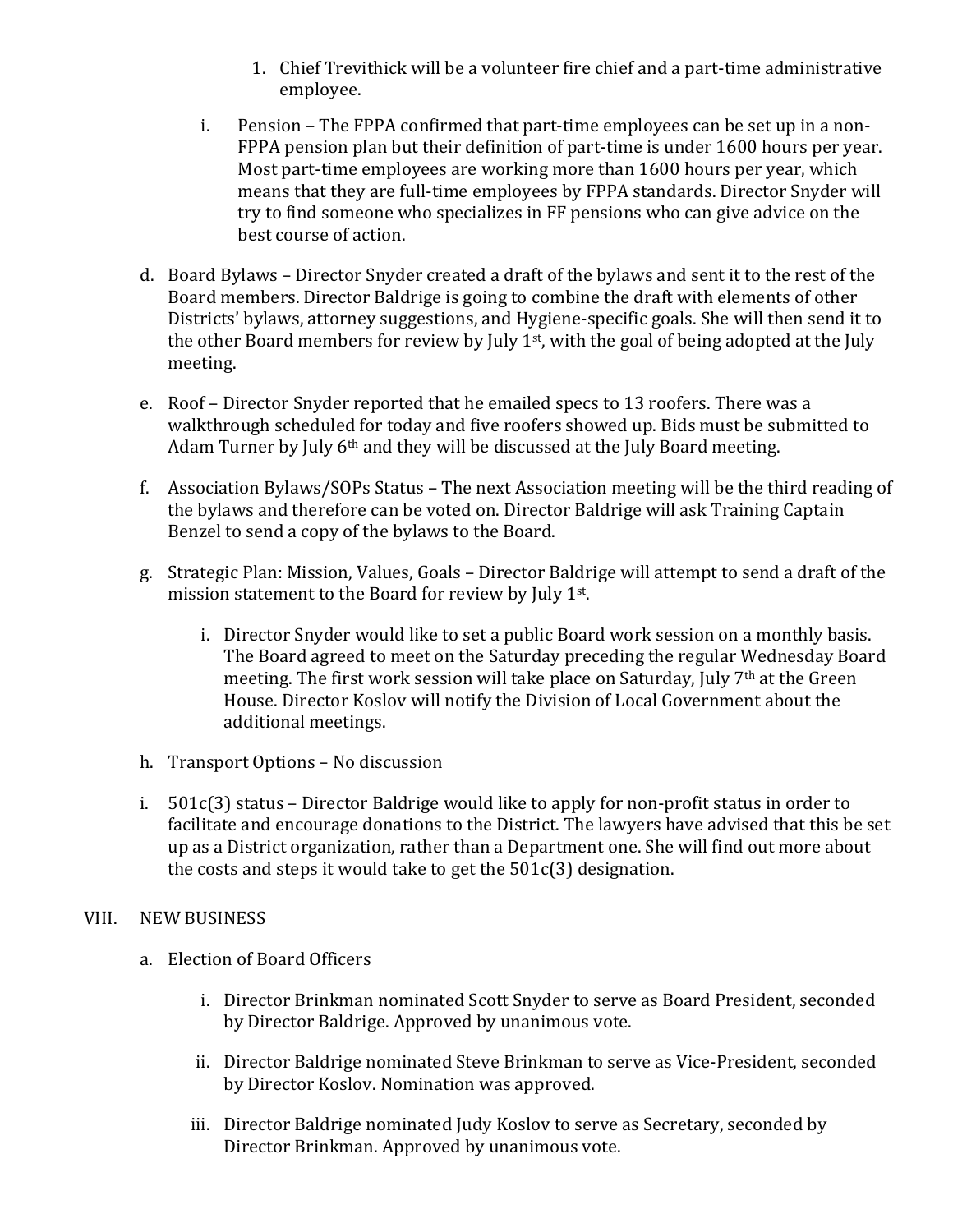- iv. Director Brinkman nominated Molly Baldrige to serve as Treasurer, seconded by Director Koslov. Approved by unanimous vote.
- b. Steak Dinner The dinner will be held at the Green House on September  $22^{\text{nd}}$ .
- c. Christmas Party The party is held on the first Friday in December. Chief Trevithick will check with the Shupes to see if a reservation can be made for December  $7<sup>th</sup>$ .
- d. Christian Toohey, President of the Hygiene Community Association, stopped by the meeting to invite Chief Trevithick to judge the pie contest at Hygiene Hay Days and possibly have the Department assist with traffic control. Chief Trevithick isn't available but offered the Department's help in whatever way possible. The Association would also like to have a truck available for inspection and whatever fun and education the Department can offer.
- e. A MOTION to approve the registration funds for any Department teams and individuals who want to enter the Firefighter Combat Challenge in August was made by Director Baldrige, Director Brinkman seconded. Approved by unanimous vote.
- IX. ADJOURNMENT A MOTION to adjourn the meeting was made by Director Brinkman at 9:47 PM. Director Baldrige seconded and the motion was approved by unanimous vote.

Motion/Resolution Summary:

- MOTION to accept the May minutes
- MOTION to donate \$200 to the Hygiene cemetery in Donna Sadar's name in appreciation for donating the washer and dryer
- MOTION to give Training Lieutenant Barnaby a \$1,500 budget to outfit the bunkhouse with furnishings and equipment
- MOTION to approve the registration funds for teams and individuals to enter the Firefighter Combat Challenge in August
- MOTION to adjourn the meeting

# **ACTION ITEMS:**

# **Chief Trevithick**

- Work with Training Lieutenant Barnaby to put together a proposal on payments, reimbursements, timelines and estimated expenses for wildland deployments
- Assemble a list of equipment and costs associated with installing an alerting system throughout the complex, and present it at the next Board meeting
- Work with Training Lieutenant Barnaby to put together a complete list of remaining items to furnish the bunkhouse and present at the July meeting
- Check with Shupe's to see if a reservation for the Christmas party can be made for December  $7<sup>th</sup>$

#### **Auxiliary Volunteer Barnaby**